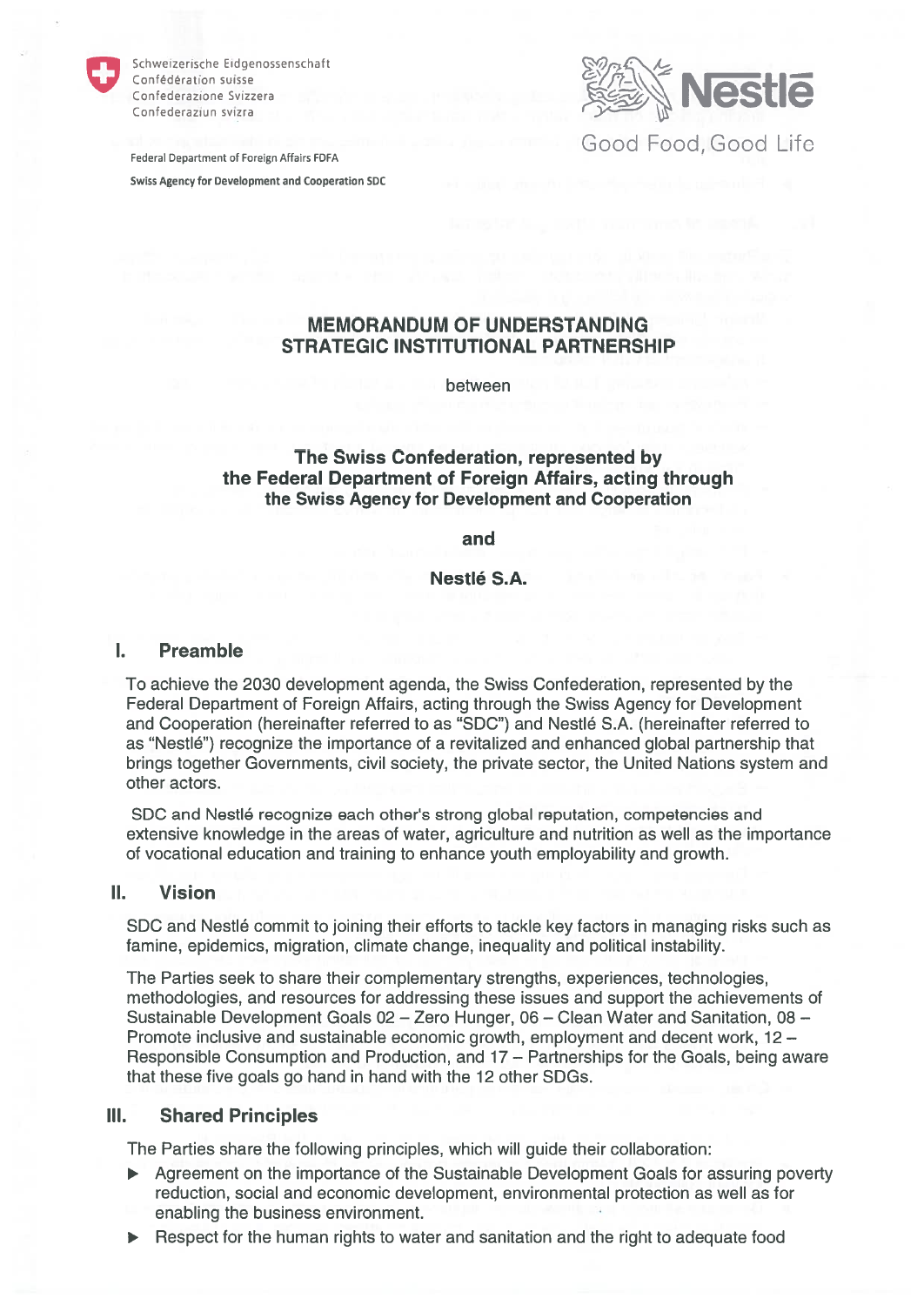- Water Security is <sup>a</sup> public good: governments have to take the Iead in establishing over arching policies on water, within which water users such as Nestle can operate.
- $\triangleright$  Sharing the belief that only commercially viable schemes will be sustainable in the long tun.
- Fairness: shared tisks and mutual benefits

#### IV.. Areas of common strategic interest

The Parties will seek to work together on projects that reflect the shared principles outiined above and will identify joint global-, region-, country-, and/or project-specific collaboration opportunities with the following objectives:

- **Water:** Develop and implement innovative projects that meet major challenges like access to safe drinking watet, watet tor agriculture and cross-sectoral cooperation in the managemen<sup>t</sup> of water resources:
	- Advocate ensuting that all human beings have <sup>a</sup> supply of safe drinking water.
	- Promote cross-sectoral cooperation on water basins.
	- Work to guarantee access to safe watet for human beings and ensute the availability of sufficient watet for food production, paying special attention to the needs of women and those in vulnerable situations.
	- Promote an enabling political environment (policy and advocacy), leveraging partnerships tor large scaling-up, stimulating innovative approaches, concepts and technologies.
	- Encourage knowledge generation, management and exchange
- **Food Security and Rural Development:** Develop and implement innovative projects that contribute to long-term food security and the elimination of malnutrition with <sup>a</sup> specific focus on smallholder farmers, particulariy women:
	- $\rightarrow$  Support to smallholder farmers for the sustainable production, storage and marketing of their products, as weil as continuous adaptation to changing conditions.
	- $\rightarrow$  Improve the agricultural practices of smallholders' farmers and protect water-producing ecosystems.
	- Promote needs-oriented research and innovation.

2

- Promote sustainable consumption and production patterns, including the reduction of food waste and the efficient use of natural resources.
- $\rightarrow$  Support women in particular to ensure that they gain equal access to education, productive resources and markets.
- Vocational Skills: Develop and implement innovative projects to promote vocationa skills development and youth employability:
	- $\rightarrow$  Develop and support training systems in the agro-industry value-chains; a particular attention will be paid to the promotion ot dual education and training System.
	- Promote youth employability by creating first job experiences including apprenticeships to bridge the gap between school and the workplace.
	- $\rightarrow$  Develop and install existing or new systems for delivering extension services to small producers. lt should allow them to adapt, to change and to boost production in <sup>a</sup> sustainable way.
	- $\rightarrow$  Improve employment and income by creating added value locally.
	- Join efforts with other local and international companies for strengthening education systems to bridge the gap between skills demand and offer.
- Other: Assess and leverage additional partnership opportunities that contribute to the Agenda 2030 and are not explicitly mentioned in this Memorandum of Understanding.

As a fitst step and to tacilitate the coliaboration under this MOU, the Parties will

- Publicize this MOU within their respective organizations, in view of grasping opportunities for joint collaboration.
- Develop a strategy to achieve above objectives, including existing joint initiatives and selection criteria for new initiatives (e.g. priority countries, sectors, types of projects).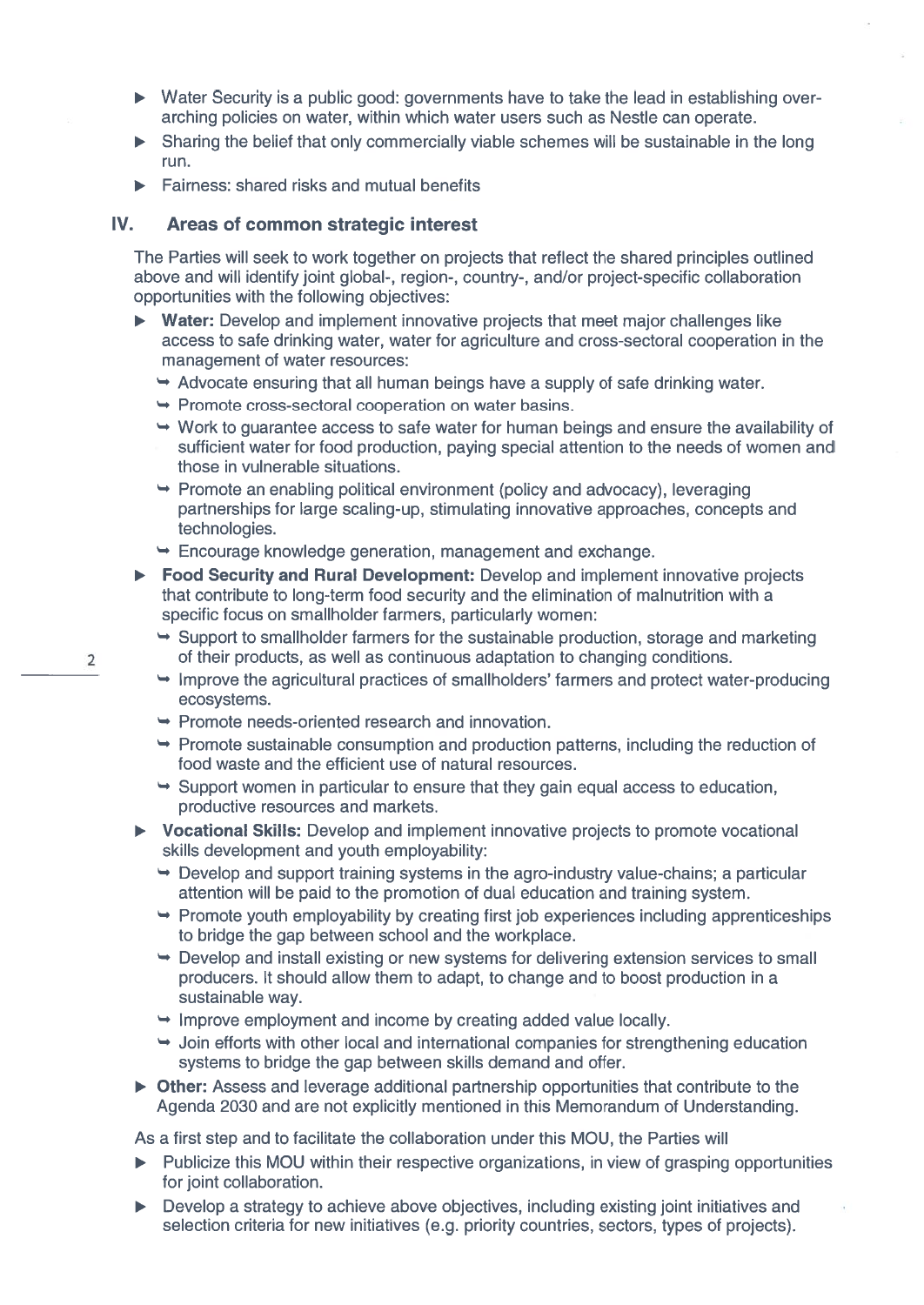## V. Roles and Responsibilities

Both parties recognize each other's mission and constraints, most notably:

- $\rightarrow$  SDC is Switzerland's international cooperation agency. SDC's overarching goals are: reduce poverty, make development sustainable and overcome global risks. No country can overcome poverty, global challenges and crises on its own. The SDC believes that partnerships involving <sup>a</sup> range of players will be necessary in order to achieve the ambitious sustainable development goals. SDC is prepared to share its expertise, skills and resources in addressing rural development, food security and water issues, in particular in emerging and less developed countries. Roles and Responsibilities<br>
is parties recognize each other's mission and constraints, most notably:<br>  $\frac{1}{2}$  so CC is Switzerland's international cooperation agency. SDC's overarching goals are<br>  $\frac{1}{2}$  reduce poverty
- $\rightarrow$  Nestlé S.A is a commercial enterprise, committed to "Creating Shared Value". The Creating Shared Value approach is built on the belief that for <sup>a</sup> company to be successful over the long term and to create value for shareholders, it must create value for society. Nestlö is therefore prepared to invest resources and knowledge in communities and the environment through public-private partnerships, provided the investments create long-term business value too.

In connection with this MOU, it is envisioned that Nestlé and SDC will endeavor, subject to the availability of funds and human resources, to:

### **Nestlé**

- $\triangleright$  Invest in business relevant and sustainable ventures, with a particular focus on rural development, food security and water.
- $\triangleright$  Provide technical expertise in the company's key areas of work.
- Facilitate the dialogue with suppliers, farmers, cooperatives, distributors, competitors and other key stakeholders.

### SDC

- Facilitate the policy dialogue with governments, multi-lateral organizations and other development, food security and water.
- Give financial incentives and suppor<sup>t</sup> for the development of adapted products and services to the benefit of vulnerable groups of population.
- $\triangleright$  Promote awareness campaigns addressed to key stakeholders and the public.
- Support advisory services and vocational skills development measures to allow vulnerable groups of population to make better informed and effective decisions and to address key constraints they are facing for assuring their livelihood.

The Parties enter into this MDU based on the understanding that each Party will maintain its own separate and unique missions and mandates and its own accountabilities.

The collaboration between the Parties as outlined in this MOU shall not be construed as <sup>a</sup> legal partnership, joint venture or other type of legally binding cooperation, unless otherwise agreed by the Parties in writing, i.e. in subsequent project-specific MOUs or agreements. Each Party shall retain full and sole responsibility for its actions and each Party shall accep<sup>t</sup> all liabilities and expenses incurred by itseif relating to this MOU excep<sup>t</sup> as otherwise agreed by the Parties in writing. Nothing in this MOU shall be construed as an exclusive working relationship.

Each Party shall have the right to pursue its own interests, including enter into similar understandings or agreements with any other parties. The Parties also acknowledge that they are not under any legal obligation to enter into <sup>a</sup> definitive agreemen<sup>t</sup> with respec<sup>t</sup> to the collaboration described herein or to enter into subsequent project-specific MOUs or agreements.

The collaboration as set forth in this MOU is subject to the respective internal objectives, functions, policies and procedures of the Parties, including public procuremen<sup>t</sup> regulations, if applicable. This MQU will be complemented by specific project agreements relating to specific projects or activities between SDC and Nestlé, respectively.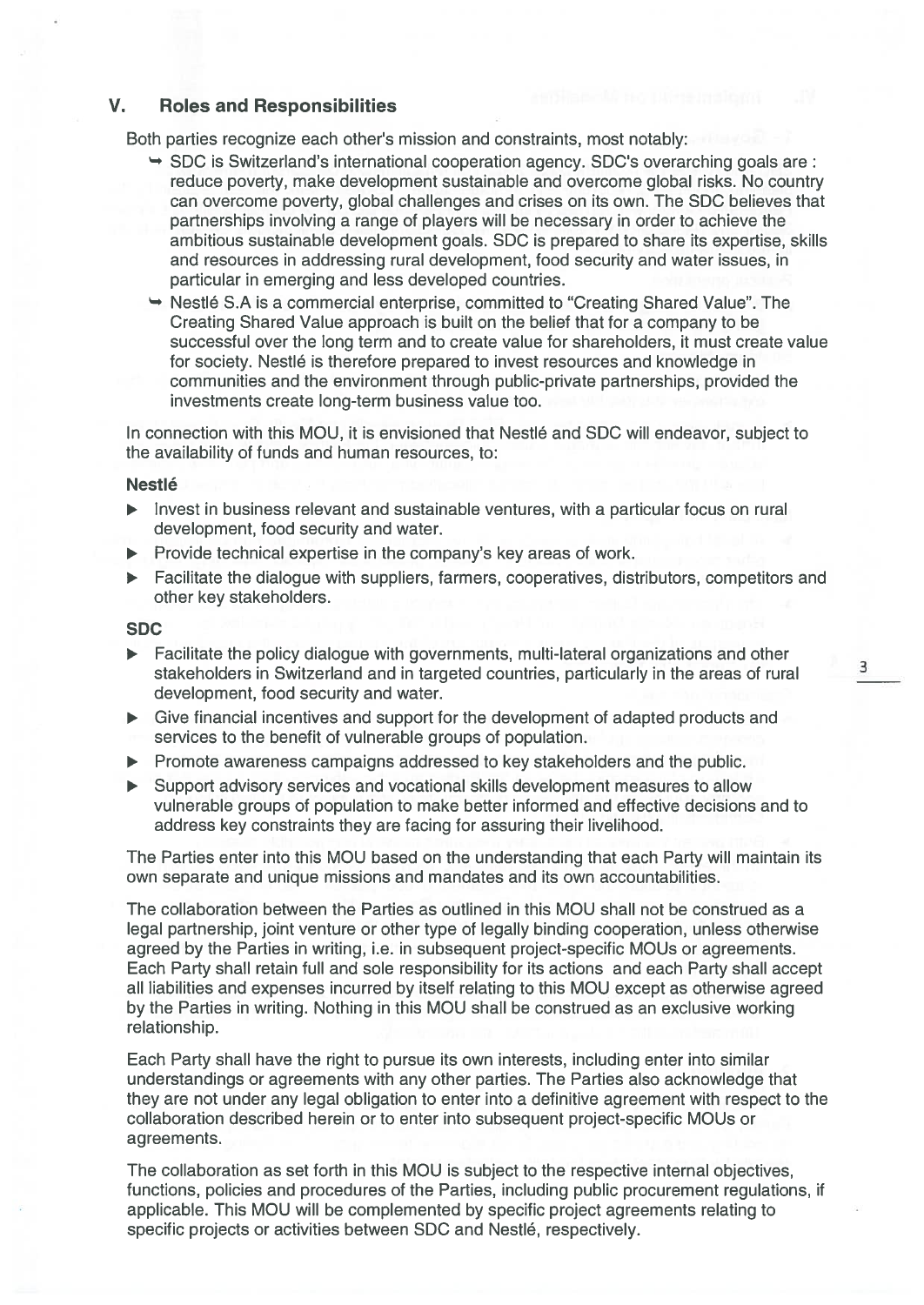#### VI.Implementation Modalities

## 1– Governance

SDC and Nestlé will facilitate collaboration by establishing a consistent framework of planning, monitoring, reporting and communication. This tramework will be managed by the Partnership Committee, formed by SDC's Competence Center tor Engaging with the Private Sector and Nestlé Global Public Affairs, whose responsibilities will include, but not be limitec to, the following activities:

Political orientation

Biennial meeting at top managemen<sup>t</sup> level for taking stock of the achievements and giving general orientation to the strategic partnership.

Strategic planning:

- Annual consultative meeting with key stakeholders in each other's organization to share experiences and identify new opportunities for collaboration.
- Annual planning meeting between SDC Domain Heads and Nestlé Department Heads to further develop the strategic collaboration between the Parties, review successes and failures, provide momentum to on-going initiatives, and identify and plan new initiatives in line with the shared vision, as weil as allocating resources for their implementation.

Monitoring and Reporting:

- At least half-yeariy update meetings of the Partnership Committee with participants trom other organizational units involved in specific projects as required, reviewing ongoing and potential projects.
- The Partnership Committee prepares an annuai coiiaboration repor<sup>t</sup> tor SDC Domain Heads and Nestlé Department Heads, and a half-yearly project overview for project managers of the Parties. Project managers of the Parties provide the necessary input to 4 **the Partnership Committee.**

Operational principles:

SDC and Nestlé may consult on matters arising out of this MOU, and on other matters of common interest, and will strive tor an atmosphere of transparency and collaboration regarding the sharing of information, data, design principles and risk modeling. Any exchange of information between the Parties shall be subject to their respective policies and procedures on the disclosure ot information, and subject to the provision on Confidentiaiity (Section VI. 5).

Both parties will take all necessary measures to avoid any possible dispute.

In the event <sup>a</sup> dispute cannot be resolved, each side of the Partnership Committee will presen<sup>t</sup> <sup>a</sup> solution; the senior managemen<sup>t</sup> of both parties — that is to say SDC's directorate, respectively Nestlé's Executive Board – will decide together on the solution to be adopted or agree on <sup>a</sup> compromise between the two.

If the senior managemen<sup>t</sup> cannot decide jointly, the strategic institutional partnership will be terminated.

For collaborations in future specific projects under this MOU, the parties may agree on other ruies for dispute resolution in writing. Any specific projects may continue even after termination of the strategic institutional partnership.

# 2— Funding

 $\sim$ 

The Parties acknowiedge that this MOU does not entail any funding obligation. However, the Parties will endeavor to mobilize and align resources, as appropriate, to implement and scale up existing and planned programs in the aforementioned focus. The Parties will set out specific funding mechanics for each project separately.

 $\overline{\mathcal{A}}$ 

4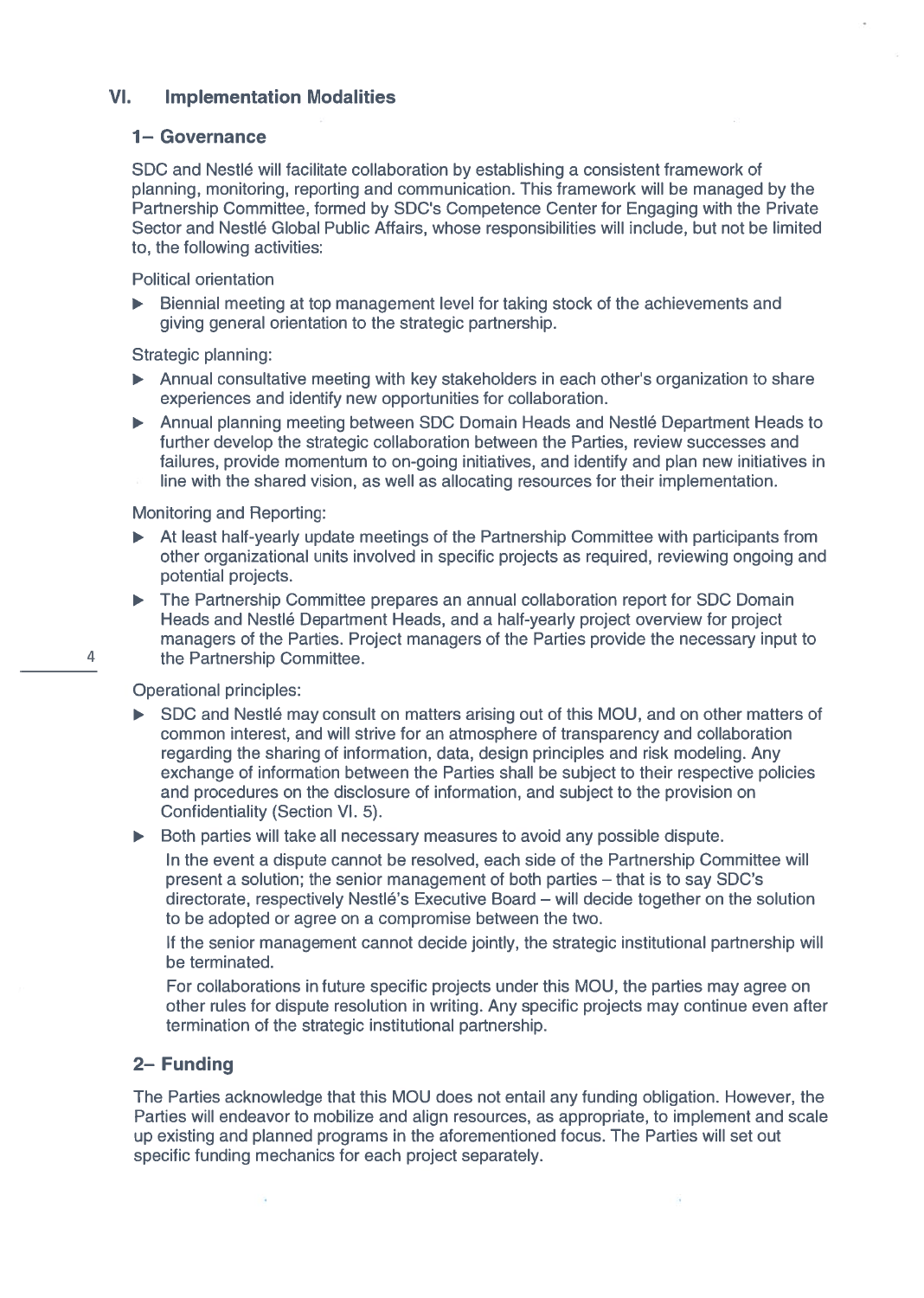## 3— Communications

The Parties intend to establish <sup>a</sup> public communications program in accordance with SDC's, and Nestlé's policies, and procedural requirements ensuring that appropriate publicity is provided for all activities carried out under this MOU, and that suitable attribution is given to each Party. The Parties consult each other prior to the issuance of any public announcement or communications related to the collaboration under this MOU.

The Parties may make this MOU publicly available in accordance with their policies or procedures regarding the public disclosure of information. Any press release, public commentary or other disclosure regarding the content of this MOU shall be subject to the prior written consent of all Parties.

## 4— Intellectual Property

The Parties acknowledge the Intellectual Property rights of each other and will seek prior written consent from the other Party before conducting any activities that would imply use of its Intellectual Property Rights. Any usage of Intellectual Property without such duly expressed consent of the other party is prohibited. If lntellectual Property rights originate under this MOU, the Parties shall jointly agree upon their utilization in <sup>a</sup> separate written agreement.

## 5— Confidentiality

Subject to the laws that apply to each Party, the Parties respec<sup>t</sup> each other's policies on maintaining the confidentiality of shared information, with the mutual understanding that the Parties intend to publicize projects developed pursuan<sup>t</sup> to this MOU and to any specific Project MOUs without disclosing confidential information of external parties.

The Parties will keep documentation and information confidential that are specifically classified by any of the Parties as "confidential". That is to say that any information not marked as confidential will be deemed public.

## 6— Notices

All notices to SDC shall be sent to the following Point of Contact:

Jean-Christophe Favre Senior Policy Advisor — Competence Center for Engaging with the Private Sector Swiss Agency for Development and Cooperation Freiburgstrasse 130 3003 Bern, Switzerland

Phone: +41 31 323 73 42 Email: jean-christophe.favre@eda.admin.ch

All notices to Nestlé S.A. shall be sent to the following Point of Contact:

Christian Frutiger Global Head of Public Affairs Nestlé S.A Avenue Nestlé 55 1800 Vevey, Switzerland Phone: +41 21 924 21 11 Email: christian .frutiQer@ nestle.com

Each Party hereto may, by notice in writing to the other Parties, designate additional representatives or substitute other representatives for those designated in this Article.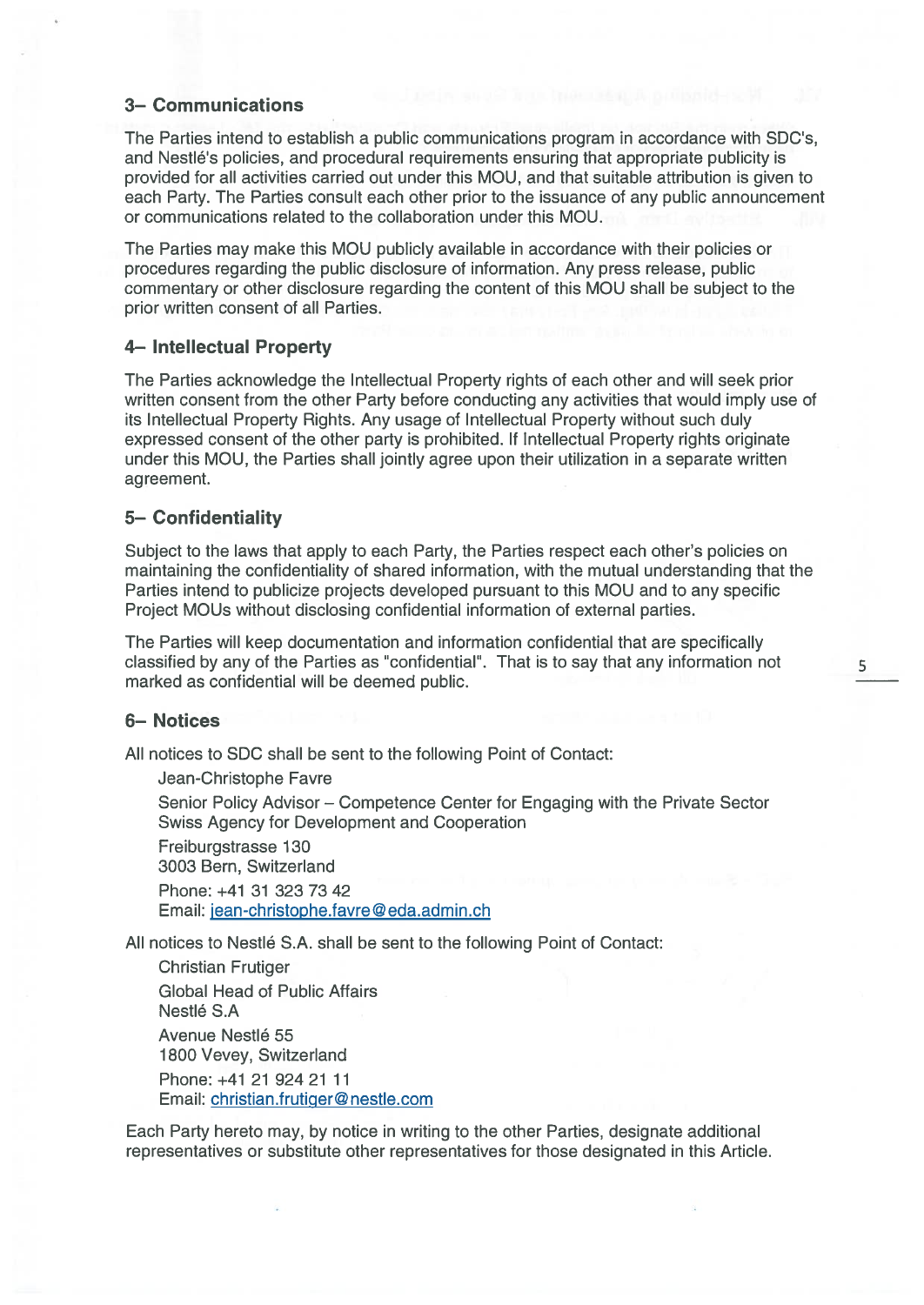### VII.Non-binding Agreement and Governing Law

Other than the Section on lntellectual Property and Confidentiality, this MOU is not construed as and not intended to be binding on the Parties

This MOU shall be governed by the laws of Switzerland.

#### VIII.Effective Date, Amendments, and Termination

This MOU becomes effective on the date of the last signature by the Parties and is expectec to continue for three (3) years from such effective date. However, the Parties may decide, in writing, to extend this period. In addition, this MOU may be modifled or amended if the Parties agree in writing. Any Party may terminate this MQU at any time but should endeavor to provide at least 30 days' written notice to the other Party.

Place and date

Nestlé S.A

(Signature)

Ulf Mark Schneider

Chief Executive Officer

(Signature)

Christian Frutiger Global Head of Public Affairs

SDC — Swiss Agency for Development and Cooperation

 $\overrightarrow{S}$ プ Manuel Sager

General Director

(Signature) /' $\overline{a}$ Reto Grüninger

Head Division Latin America and Caribbean Head Competence Centre for Engaging with the Private Sector

6